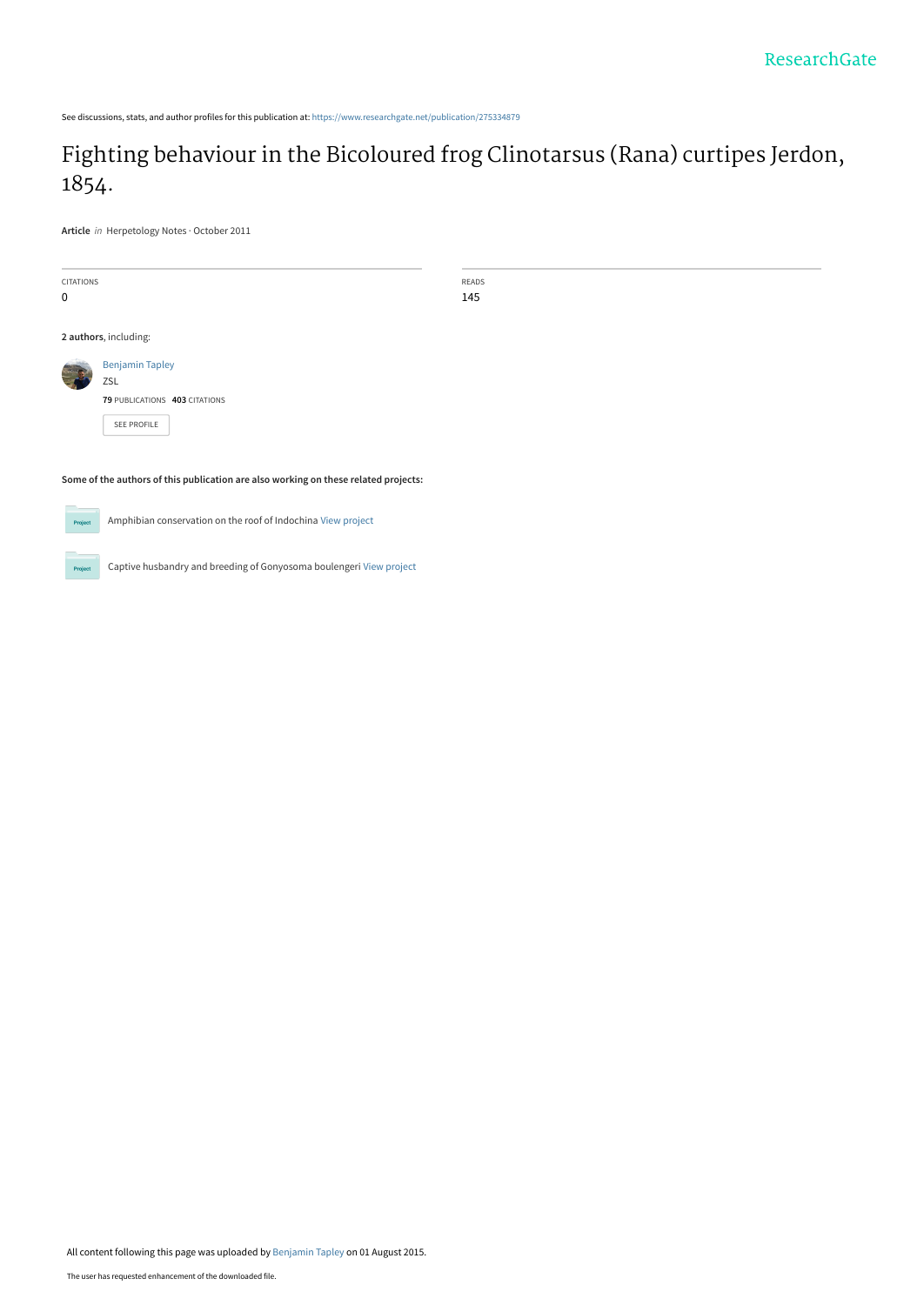## Fighting behaviour in the Bicoloured frog *Clinotarsus* (Rana) *curtipes* Jerdon, 1854

Benjamin Tapley<sup>1\*</sup> and Chetana Babburjung Purushotham<sup>2</sup>

In anuran amphibians, access to calling sites may be one of the determinants of male mating success (Kadadevaru and Kanamadi, 2001). Male anurans typically establish and maintain territories by vocalising. When vocalisations do not succeed in warding off intruders into territories anurans may opt to settle territorial disputes with exaggerated movements and aggressive calls (Wells, 2007). When visual displays and aggressive calls are ineffective at warding off intruders some anurans will fight (see review in Martins et al., 1998, Wells, 2007). Herein, we report for the first time male-male combat in *Clinotarsus curtipes* (Jerdon, 1854).

2 Agumbe Rainforest Research Station, Suralihalla, Agumbe, Thirthahalli Taluk, Shimoga, Karnataka.

*Clinotarsus curtipes* is a medium sized terrestrial frog endemic to the Western Ghats Mountains of south-western India (Daniels, 2005). They are sexually dimorphic in size, with females being considerably larger than males. The activity period and breeding season of *C. curtipes* coincides with the monsoon rains and lasts from June to September (Daniels, 2005, Krishna and Krishna, 2005A,B). These frogs breed in deep, perennial water bodies such as along slowflowing streams and in water tanks with canopy cover and dams (Hiragond et al., 2001, Krishna and Krishna, 2005A,B; Gururaja pers. comm). Large numbers of frogs congregate around breeding sites after dusk and emit their advertisement calls from 1820hours until 0400hrs. Female *C. curtipes* have been documented vocalising from the same location at a breeding site over multiple nights (Krishna and Krishna, 2005A). Females who were still vocalising late in the breeding season and were holding territories were observed fighting and chasing off intruding females who arrived late at the breeding site and such fights were not recorded among



**Figure 1.** The fresh water spring at ARRS. The location of the fighting behaviour.

<sup>1</sup> Current address: Bushy Ruff Cottages, Temple Ewell, Alkham Rd, Temple Ewell, Dover, Kent, United Kingdom CT16 3EE; e-mail: ben\_tapley@hotmail.com

<sup>\*</sup>Corresponding author.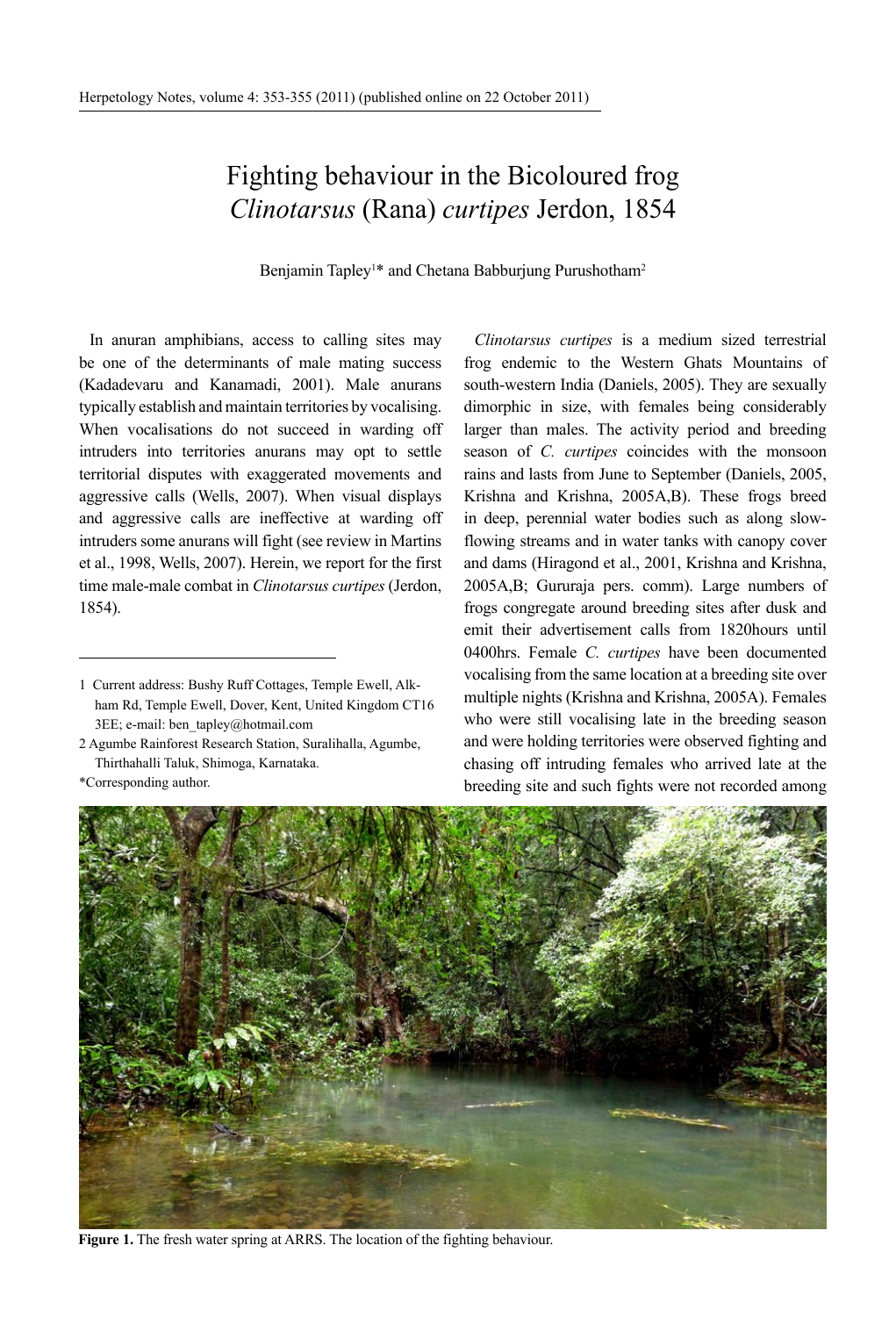

**Figure 2.** Males *C. curtipes* posturing before fighting.

females who arrived early in the breeding season in the presence of many males (Krishna and Krishna, 2005A). Here we describe for the first time male-male combat in *C. curtipes*.

We made observations during the southwest monsoons on the 21st of July 2010 at 2140hrs in a freshwater spring surrounded by secondary evergreen forest (Fig. 1). The perimeter of the spring was approximately 65meters and 1.8meters at its deepest point. The spring was located at the Agumbe Rainforest Research Station (ARRS), Agumbe, Shivamogga District, Karnataka, India (13°31'N, 75°05'E, 550m asl). ARRS is a 3.2 ha area consisting of a Betel Nut (*Areca catechu*) plantation and fallow paddy fields bordered by secondary evergreen forest. Temperature ranges between 10– 35°C and average annual rainfall is ca. 7000 mm/yr.

Supplementary video clips on male-male interactions are available at http://amphibiaweb.org.

We observed fighting between two male *C. curtipes* at the edge of a permanent spring which is a known *C. curtipes* breeding site. The males differed in size and were vocalising throughout the interaction. The vocalisations differed to the advertisement call that we were familiar with (for a description of the male advertisement call see Krishna and Krishna, 2005A). First the smaller male approached the larger male, both individuals tried to position themselves so that they were either displaying their chest or sides to one another (Fig. 2). Their interaction consisted of a series of press-up movements with each individual taking turns lifting the other off the substrate and throwing them off-balance. The largest male initiated the combat



**Figure 3.** Males of *C. curtipes* wrestling.